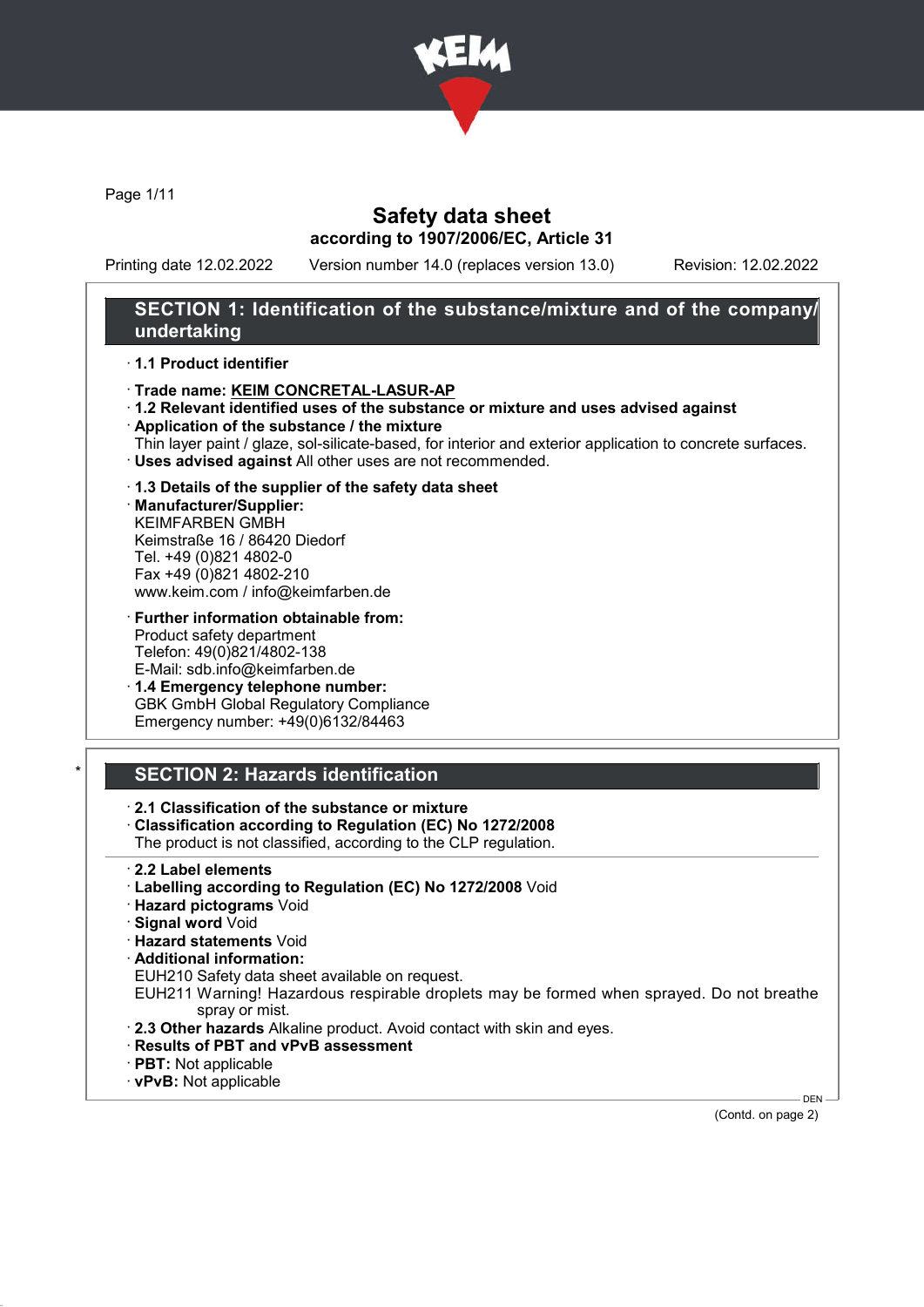

Page 2/11

# Safety data sheet according to 1907/2006/EC, Article 31

Printing date 12.02.2022 Version number 14.0 (replaces version 13.0) Revision: 12.02.2022

#### Trade name: KEIM CONCRETAL-LASUR-AP

(Contd. of page 1)

### **SECTION 3: Composition/information on ingredients**

- · 3.2 Mixtures
- Description:

Aqueous solution of silicic acid potassium salt, silica sol, acrylic polymer, mineral fillers, pigments, additives.

| · Dangerous components:                                                                                         |                                                                                                                                                                                                                                         |           |
|-----------------------------------------------------------------------------------------------------------------|-----------------------------------------------------------------------------------------------------------------------------------------------------------------------------------------------------------------------------------------|-----------|
| CAS: 13463-67-7<br>EINECS: 236-675-5<br>Index number: 022-006-00-2<br>Reg.nr.: 01-2119486799-10-<br><b>XXXX</b> | titanium dioxide [in powder form containing 1 % or more<br>of particles with aerodynamic diameter $\leq 10 \mu m$ ]<br><b>◆ Carc. 2, H351</b>                                                                                           | 2.5-10%   |
| CAS: 1312-76-1<br>EINECS: 215-199-1<br>Reg.nr.: 01-2119456888-17-<br><b>XXXX</b>                                | Silicic acid, potassium salt<br>Skin Irrit. 2, H315; Eye Irrit. 2, H319; STOT SE 3,<br>H335<br>Specific concentration limits:<br>Skin Irrit. 2; H315: $C \ge 40$ %<br>Eye Irrit. 2; H319: $C \ge 40$ %<br>STOT SE 3; H335: $C \ge 40$ % | $< 2.5\%$ |

· Additional information: For the wording of the listed hazard phrases refer to section 16.

### SECTION 4: First aid measures

#### · 4.1 Description of first aid measures

· General information:

No special measures required.

- When seeing the doctor we suggest to present this safety data sheet.
- · After inhalation: Supply fresh air; consult doctor in case of complaints.
- After skin contact:

Immediately wash with water and soap and rinse thoroughly.

Do not use solvents or thinners. If skin irritation continues, consult a doctor.

- After eve contact:
- Rinse opened eye for several minutes under running water. Then consult a doctor.
- After swallowing:

Rinse mouth and throat well with water.

- Do not induce vomiting; call for medical help immediately.
- · 4.2 Most important symptoms and effects, both acute and delayed No further relevant information available.
- · 4.3 Indication of any immediate medical attention and special treatment needed No further relevant information available.

(Contd. on page 3)

DEN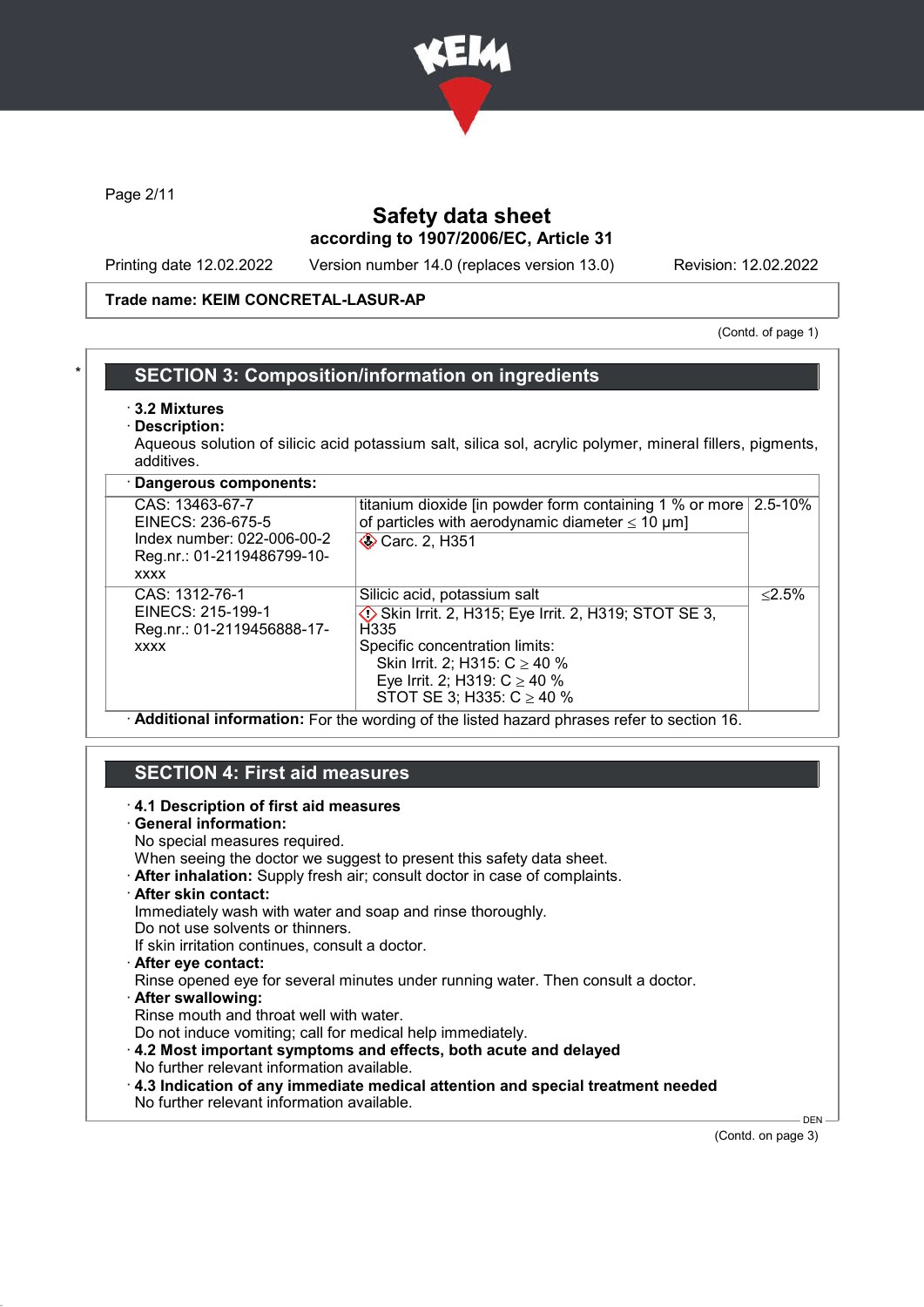

Page 3/11

## Safety data sheet according to 1907/2006/EC, Article 31

Printing date 12.02.2022 Version number 14.0 (replaces version 13.0) Revision: 12.02.2022

### Trade name: KEIM CONCRETAL-LASUR-AP

(Contd. of page 2)

## SECTION 5: Firefighting measures

- · 5.1 Extinguishing media
- · Suitable extinguishing agents:
- Product itself does not burn. Co-ordinate fire-fighting measures to the fire surroundings.
- · 5.2 Special hazards arising from the substance or mixture No further relevant information available.
- · 5.3 Advice for firefighters
- · Specila protective equipment: Wear self-contained respiratory protective device.
- · Additional information

In case of fire do not breathe smoke, fumes and vapours.

Dispose of fire debris and contaminated fire fighting water in accordance with official regulations.

## SECTION 6: Accidental release measures

· 6.1 Personal precautions, protective equipment and emergency procedures Respect the protection rules (see section 7 a. 8). Avoid contact with skin and eyes. Ensure adequate ventilation Particular danger of slipping on leaked/spilled product. · 6.2 Environmental precautions: Do not allow product to reach soil, sewage system or any water course.

Follow local governmental rules and regulations. · 6.3 Methods and material for containment and cleaning up:

Absorb with liquid-binding material (sand, diatomite, acid binders, universal binders, sawdust). Dispose of the material collected according to regulations. Clear contaminated areas thoroughly. Flush rests with sufficient amount of water.

- · 6.4 Reference to other sections See Section 7 for information on safe handling. See Section 8 for information on personal protection equipment.
- See Section 13 for disposal information.

# SECTION 7: Handling and storage

- · 7.1 Precautions for safe handling Keep receptacles tightly sealed. Avoid contact with skin and eyes. Do not inhale aerosols. See item 8 (8.2) for information about suitable protective equipment and technical precautions. Respect the protection rules. Information about fire - and explosion protection:
	- The product is not flammable.
	- No special measures required.

(Contd. on page 4)

 $-$  DEN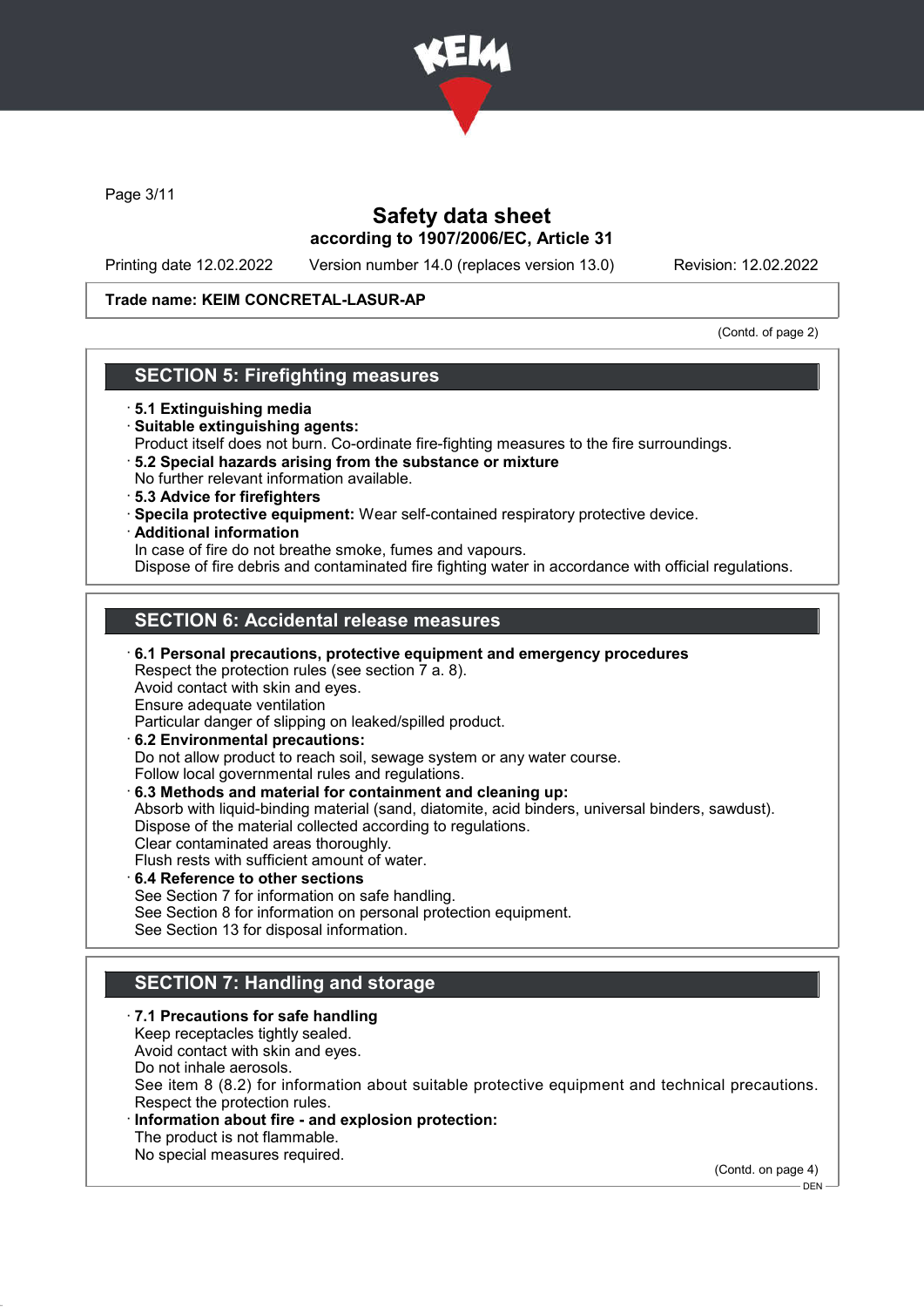

Page 4/11

## Safety data sheet according to 1907/2006/EC, Article 31

Printing date 12.02.2022 Version number 14.0 (replaces version 13.0) Revision: 12.02.2022

#### Trade name: KEIM CONCRETAL-LASUR-AP

(Contd. of page 3)

- · 7.2 Conditions for safe storage, including any incompatibilities · Storage:
- · Requirements to be met by storerooms and receptacles: Keep in the original containers in a cool and dry place. Store only in unopened original receptacles.
- · Information about storage in one common storage facility: Do not store together with acids.
- · Further information about storage conditions: Store in a cool place. Protect from frost.
- Protect from heat and direct sunlight.
- · Storage class: 12
- · 7.3 Specific end use(s) No further relevant information available.

### SECTION 8: Exposure controls/personal protection

#### · 8.1 Control parameters

· Ingredients with limit values that require monitoring at the workplace:

13463-67-7 titanium dioxide [in powder form containing 1 % or more of particles with aerodynamic diameter ≤ 10 μm]

AGW (Germany) Long-term value: 1.25\* 10\*\* ma/m<sup>3</sup>

2(II);\*alveolengängig\*\*einatembar; AGS, DFG

### 14808-60-7 Quartz (SiO2)

MAK (Germany) alveolengängige Fraktion

· Additional information: The lists valid during the making were used as basis.

#### · 8.2 Exposure controls

- · Individual protection measures, such as personal protective equipment
- · General protective and hygienic measures:

Avoid contact with the eyes and skin.

Do not inhale aerosols.

Wash hands before breaks and at the end of work.

Immediately remove all soiled and contaminated clothing.

**Respiratory protection:** 

Use suitable respiratory protective device only when aerosol or mist is formed.

- Filter: P
- · Hand protection Protective gloves
- **Material of gloves**
- suitable material e.g.:
- Nitrile impregnated cotton-gloves

Recommended thickness of the material:  $> 0.5$  mm

Natural rubber, NR

Recommended thickness of the material:  $> 0.6$  mm Nitrile rubber, NBR

Recommended thickness of the material:  $> 0.4$  mm

The selection of the suitable gloves does not only depend on the material, but also on further marks

of quality and varies from manufacturer to manufacturer. As the product is a preparation of several substances, the resistance of the glove material can not be calculated in advance and has therefore (Contd. on page 5)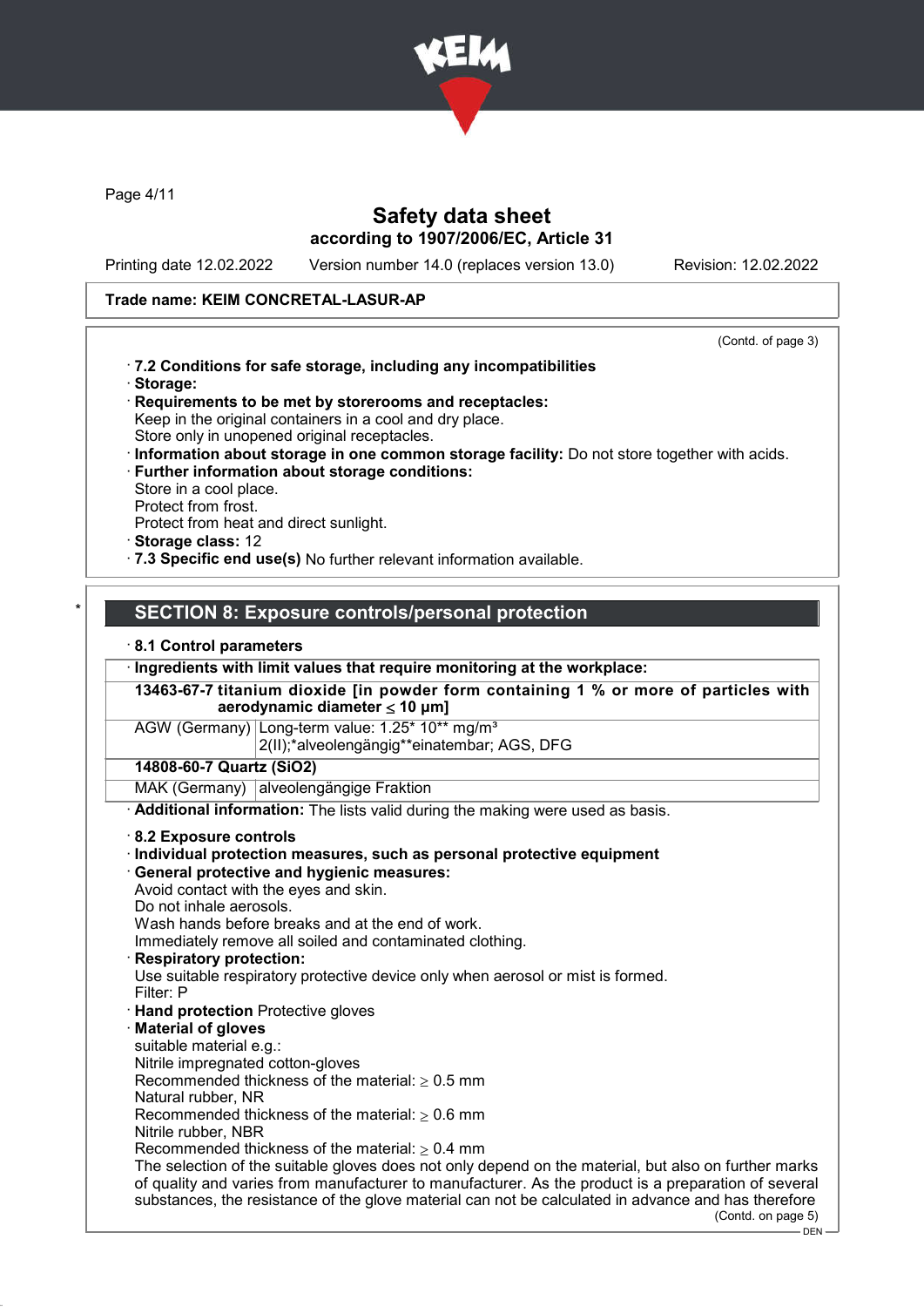

Page 5/11

# Safety data sheet according to 1907/2006/EC, Article 31

Printing date 12.02.2022 Version number 14.0 (replaces version 13.0) Revision: 12.02.2022

### Trade name: KEIM CONCRETAL-LASUR-AP

(Contd. of page 4)

## to be checked prior to the application.

- · Penetration time of glove material
- Value for the permeation: level  $\geq 6$  (480 min)
- The determined penetration times according to EN 16523-1:2015 are not performed under practical conditions. Therefore a maximum wearing time, which corresponds to 50% of the penetration time, is recommended.
- The exact break trough time has to be found out by the manufacturer of the protective gloves and has to be observed.
- · Eye/face protection Safety glasses
- · Body protection: Protective work clothing
- · Environmental exposure controls
- See Section 12 and 6.2

No further relevant information available.

### SECTION 9: Physical and chemical properties

| 9.1 Information on basic physical and chemical properties |                                    |
|-----------------------------------------------------------|------------------------------------|
| <b>General Information</b>                                |                                    |
| · Colour:                                                 | Different, according to colouring. |
| · Odour:                                                  | <b>Odourless</b>                   |
| Odour threshold:                                          | Not determined                     |
| · Melting point/freezing point:                           | $\sim$ 0 °C                        |
| <b>Boiling point or initial boiling point and</b>         |                                    |
| boiling range                                             | $~100~{\rm ^{\circ}C}$             |
| · Flammability                                            | Not applicable                     |
| · Lower and upper explosion limit                         |                                    |
| · Lower:                                                  | Not applicable                     |
| $\cdot$ Upper:                                            | Not applicable                     |
| · Flash point:                                            | Not applicable                     |
| · Auto-ignition temperature:                              | Product is not selfigniting.       |
| · Decomposition temperature:                              | Not determined                     |
| $\cdot$ pH at 20 $\degree$ C                              | $~11*$                             |
| · Viscosity:                                              |                                    |
| <b>Kinematic viscosity</b>                                | Not determined                     |
| Dynamic at 20 °C:                                         | 400-600* mPas                      |
| · Solubility                                              |                                    |
| $\cdot$ water:                                            | Miscible                           |
| · Partition coefficient n-octanol/water (log              |                                    |
| value)                                                    | Not applicable                     |
| · Vapour pressure at 20 °C:                               | $~23$ hPa                          |
| · Density and/or relative density                         |                                    |
| · Density at 20 °C:                                       | 1.1-1.3 $*$ g/cm <sup>3</sup>      |
| · Relative density                                        | Not determined                     |
| · Vapour density                                          | Not applicable.                    |
|                                                           | (Contd. on page 6)                 |

 $-$  DEN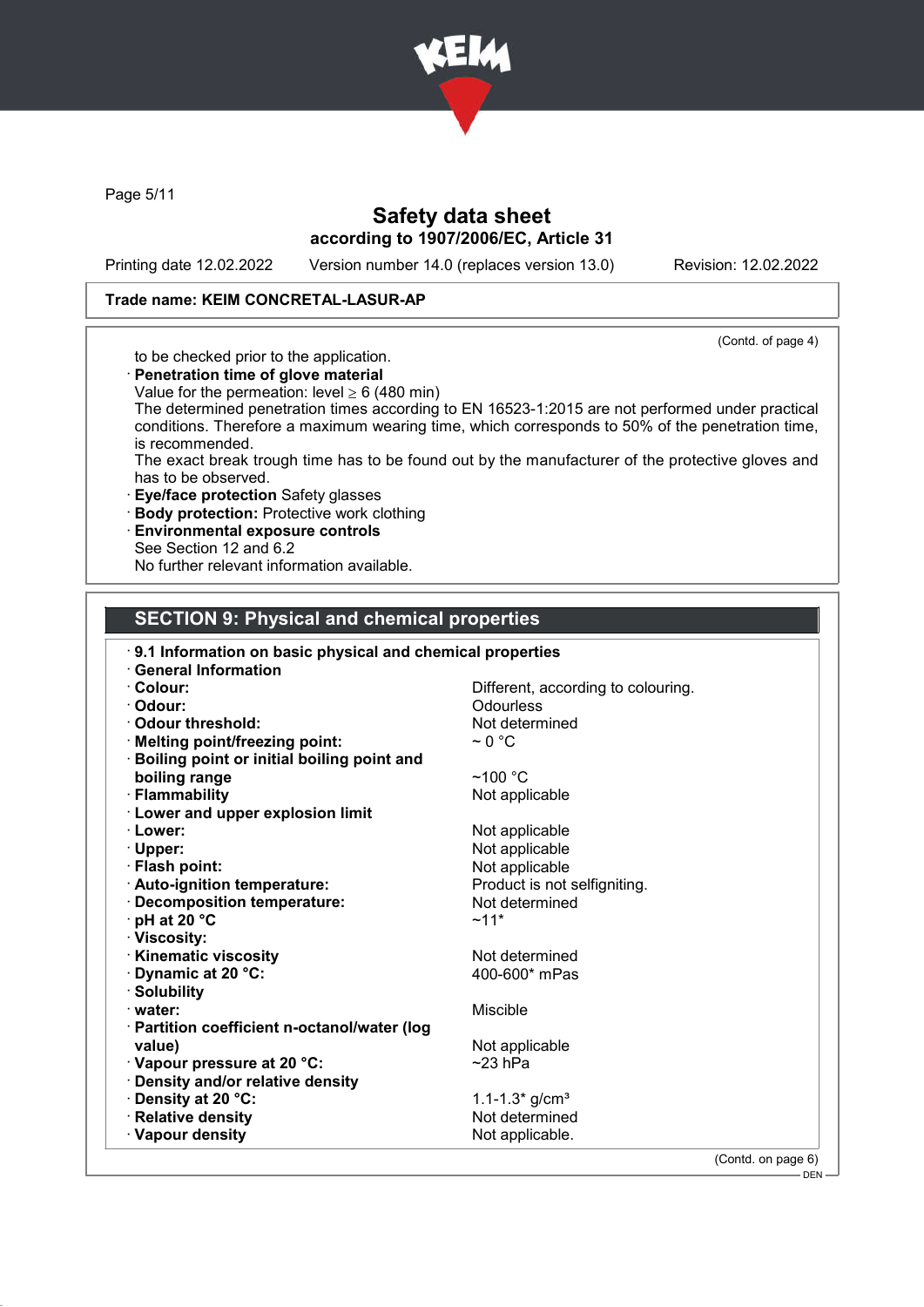

Page 6/11

## Safety data sheet according to 1907/2006/EC, Article 31

Printing date 12.02.2022 Version number 14.0 (replaces version 13.0) Revision: 12.02.2022

#### Trade name: KEIM CONCRETAL-LASUR-AP

|                                                 | (Contd. of page 5)                                                              |
|-------------------------------------------------|---------------------------------------------------------------------------------|
| ⋅ 9.2 Other information                         | * The values are for freshly produced material<br>and may change with the time. |
| · Appearance:                                   |                                                                                 |
| $\cdot$ Form:                                   | Fluid                                                                           |
| · Important information on protection of health |                                                                                 |
| and environment, and on safety.                 |                                                                                 |
| · Ignition temperature:                         | Not determined                                                                  |
| <b>Explosive properties:</b>                    | Product does not present an explosion hazard.                                   |
| Change in condition                             |                                                                                 |
| · Softening point/range                         |                                                                                 |
| · Oxidising properties:                         | Not applicable                                                                  |
| <b>Evaporation rate</b>                         | Not applicable.                                                                 |
| classes<br>· Explosives                         | Void                                                                            |
|                                                 |                                                                                 |
| · Flammable gases                               | Void                                                                            |
| · Aerosols                                      | Void                                                                            |
| · Oxidising gases                               | Void                                                                            |
| · Gases under pressure                          | Void                                                                            |
| · Flammable liquids                             | Void                                                                            |
| · Flammable solids                              | Void                                                                            |
| · Self-reactive substances and mixtures         | Void                                                                            |
| · Pyrophoric liquids                            | Void                                                                            |
| · Pyrophoric solids                             | Void                                                                            |
| · Self-heating substances and mixtures          | Void                                                                            |
| · Substances and mixtures, which emit           |                                                                                 |
| flammable gases in contact with water           | Void                                                                            |
| <b>Oxidising liquids</b>                        | Void                                                                            |
| Oxidising solids                                | Void                                                                            |
| · Organic peroxides                             | Void                                                                            |
| Corrosive to metals                             | Void                                                                            |
| <b>Desensitised explosives</b>                  | Void                                                                            |

# SECTION 10: Stability and reactivity

· 10.1 Reactivity No further relevant information available.

- · 10.2 Chemical stability Stable under normal conditions of storage and use.
- · Thermal decomposition / conditions to be avoided:
- No decomposition if used according to specifications.
- · 10.3 Possibility of hazardous reactions No dangerous reactions known.
- · 10.4 Conditions to avoid No further relevant information available.
- · 10.5 Incompatible materials: Acids

(Contd. on page 7)

<sup>–&</sup>lt;br>— DEN-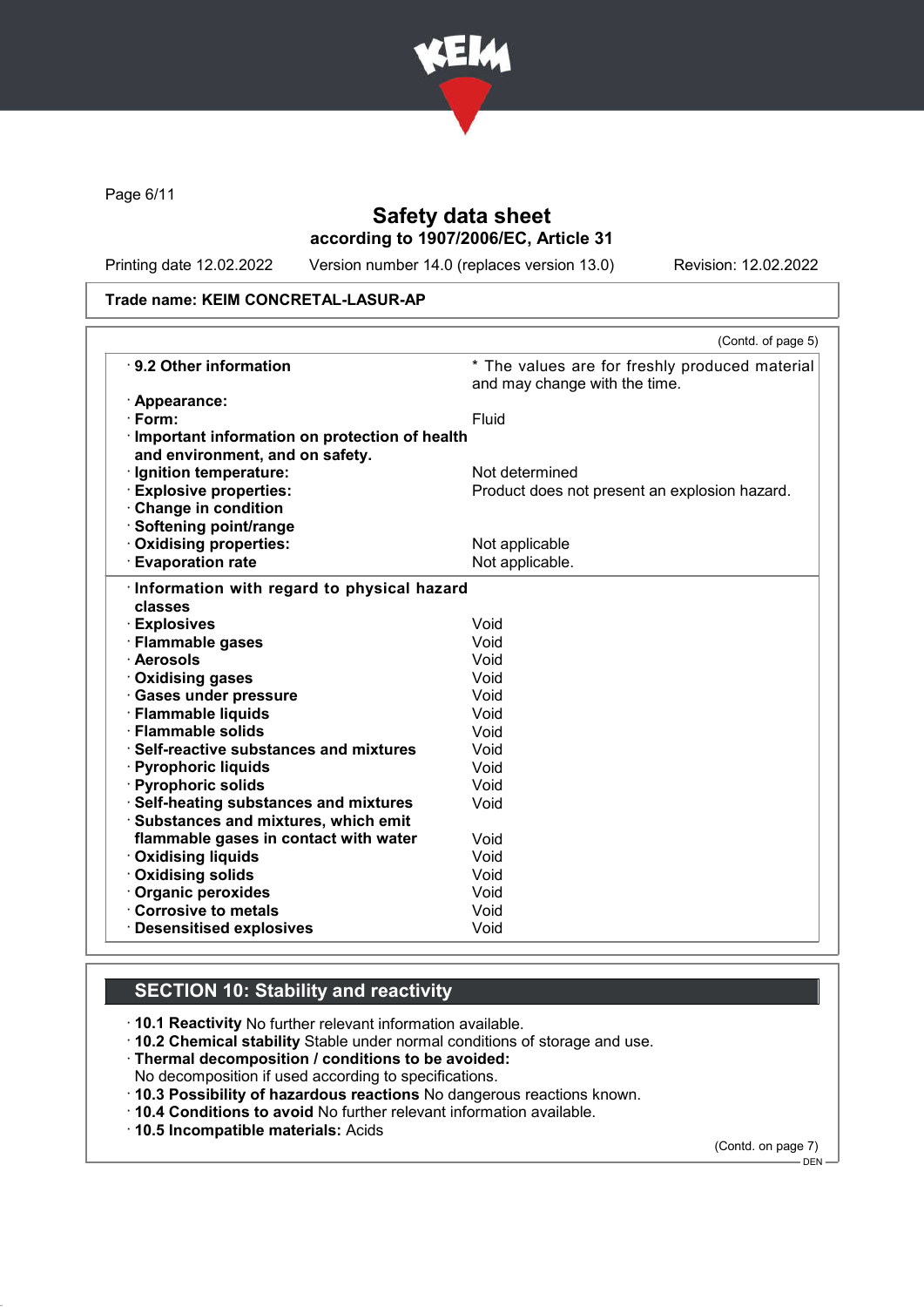

Page 7/11

### Safety data sheet according to 1907/2006/EC, Article 31

Printing date 12.02.2022 Version number 14.0 (replaces version 13.0) Revision: 12.02.2022

#### Trade name: KEIM CONCRETAL-LASUR-AP

(Contd. of page 6)

### · 10.6 Hazardous decomposition products:

No hazardous decomposition products if stored and handled as prescribed.

### **SECTION 11: Toxicological information**

· 11.1 Information on hazard classes as defined in Regulation (EC) No 1272/2008

· Acute toxicity Based on available data, the classification criteria are not met.

#### · LD/LC50 values relevant for classification:

13463-67-7 titanium dioxide [in powder form containing 1 % or more of particles with aerodynamic diameter  $\leq 10 \mu m$ ]

Inhalative  $|ATE \text{ mix } (4h) | > 5 \text{ mg/l } (inhalative)$ 

| <b>ATE</b> mix | $ >2,000$ mg/kg (dermal)  |
|----------------|---------------------------|
|                | $ >$ 2,000 mg/kg (orally) |

 $NOAEL$  3,500 mg/kg /Oral (rat) (90d)

· Skin corrosion/irritation Frequent persistent contact with the skin may cause skin irritation.

· Serious eye damage/irritation

In case of longer exposure, slightly irritating effect to the eyes is possible.

· during inhalation: Irritant effect possible.

· during swallowing: Irritant effect possible

· Respiratory or skin sensitisation Based on available data, the classification criteria are not met.

· Germ cell mutagenicity Based on available data, the classification criteria are not met.

· Carcinogenicity Based on available data, the classification criteria are not met.

· Reproductive toxicity Based on available data, the classification criteria are not met.

· STOT-single exposure Based on available data, the classification criteria are not met.

· STOT-repeated exposure Based on available data, the classification criteria are not met.

· Aspiration hazard Based on available data, the classification criteria are not met.

· Other information (about experimental toxicology):

Experimental analysis are not available.

The product was not tested. The statements on toxicology have been derived from the properties of the individual components.

· Subacute to chronic toxicity:

**Repeated dose toxicity** 

13463-67-7 titanium dioxide [in powder form containing 1 % or more of particles with aerodynamic diameter ≤ 10 μm]

Inhalative  $NOAEC$  10 mg/m<sup>3</sup> (rat) (90d)

· CMR effects (carcinogenity, mutagenicity and toxicity for reproduction) Not applicable

· 11.2 Information on other hazards

· Endocrine disrupting properties

None of the ingredients is listed.

(Contd. on page 8)

DEN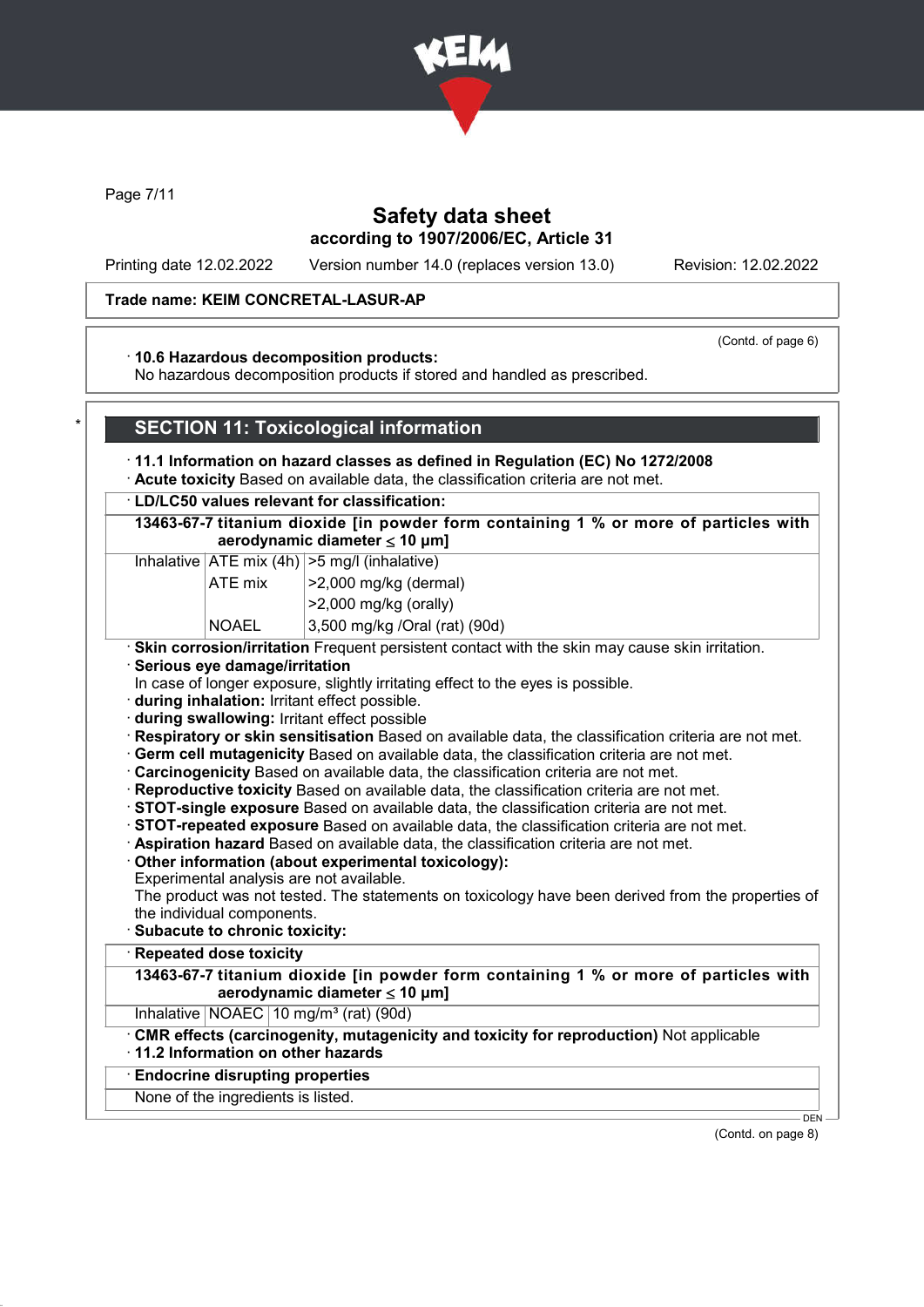

Page 8/11

# Safety data sheet according to 1907/2006/EC, Article 31

Printing date 12.02.2022 Version number 14.0 (replaces version 13.0) Revision: 12.02.2022

### Trade name: KEIM CONCRETAL-LASUR-AP

(Contd. of page 7)

| · 12.1 Toxicity<br>· Aquatic toxicity: |                                                                                                                                                                                                                                                                                                                                          |  |  |
|----------------------------------------|------------------------------------------------------------------------------------------------------------------------------------------------------------------------------------------------------------------------------------------------------------------------------------------------------------------------------------------|--|--|
|                                        | 13463-67-7 titanium dioxide [in powder form containing 1 % or more of particles with                                                                                                                                                                                                                                                     |  |  |
|                                        | aerodynamic diameter $\leq 10$ µm]                                                                                                                                                                                                                                                                                                       |  |  |
|                                        | NOEC 2100,000 mg/kg (sediment fresh water)                                                                                                                                                                                                                                                                                               |  |  |
|                                        | Hyalella azteca                                                                                                                                                                                                                                                                                                                          |  |  |
|                                        | EC50 >100 mg/kg (Freshwater algae) (OECD 201)                                                                                                                                                                                                                                                                                            |  |  |
|                                        | EC 50   > 10,000 mg/l (algae) (ISO 10253)                                                                                                                                                                                                                                                                                                |  |  |
|                                        | LC 50   > 10,000 mg/l (marine fish) (OECD 203)                                                                                                                                                                                                                                                                                           |  |  |
|                                        | >1,000 mg/l (freshwater fish) (EPA-540/9-85-006)                                                                                                                                                                                                                                                                                         |  |  |
|                                        | >1,000 mg/l (daphnia) (OECD 202)                                                                                                                                                                                                                                                                                                         |  |  |
|                                        | · 12.4 Mobility in soil No further relevant information available.<br>12.5 Results of PBT and vPvB assessment                                                                                                                                                                                                                            |  |  |
|                                        | · PBT: Not applicable<br>· vPvB: Not applicable<br>· 12.6 Endocrine disrupting properties<br>The product does not contain substances with endocrine disrupting properties.<br>· 12.7 Other adverse effects                                                                                                                               |  |  |
|                                        | · Additional ecological information:                                                                                                                                                                                                                                                                                                     |  |  |
|                                        | · AOX-indication:<br>Due to the substance of content which do not include organic jointed halogens, the product can not<br>take influence on the AOX-load of the waste water.<br>. According to the formulation contains the following heavy metals and compounds from the<br>EU guideline NO. 2006/11/EC:<br>The product contains TiO2. |  |  |
|                                        | · General notes:                                                                                                                                                                                                                                                                                                                         |  |  |
|                                        | Do not allow product to reach ground water, water course or sewage system.                                                                                                                                                                                                                                                               |  |  |
| components.                            | At present there are no ecotoxicological assessments.<br>The statements on ecotoxicology have been derived from the properties of the individual                                                                                                                                                                                         |  |  |

## SECTION 13: Disposal considerations

#### · 13.1 Waste treatment methods

· Recommendation

Must not be disposed with household garbage. Do not allow product to reach sewage system. Disposal must be made according to official regulations.

(Contd. on page 9)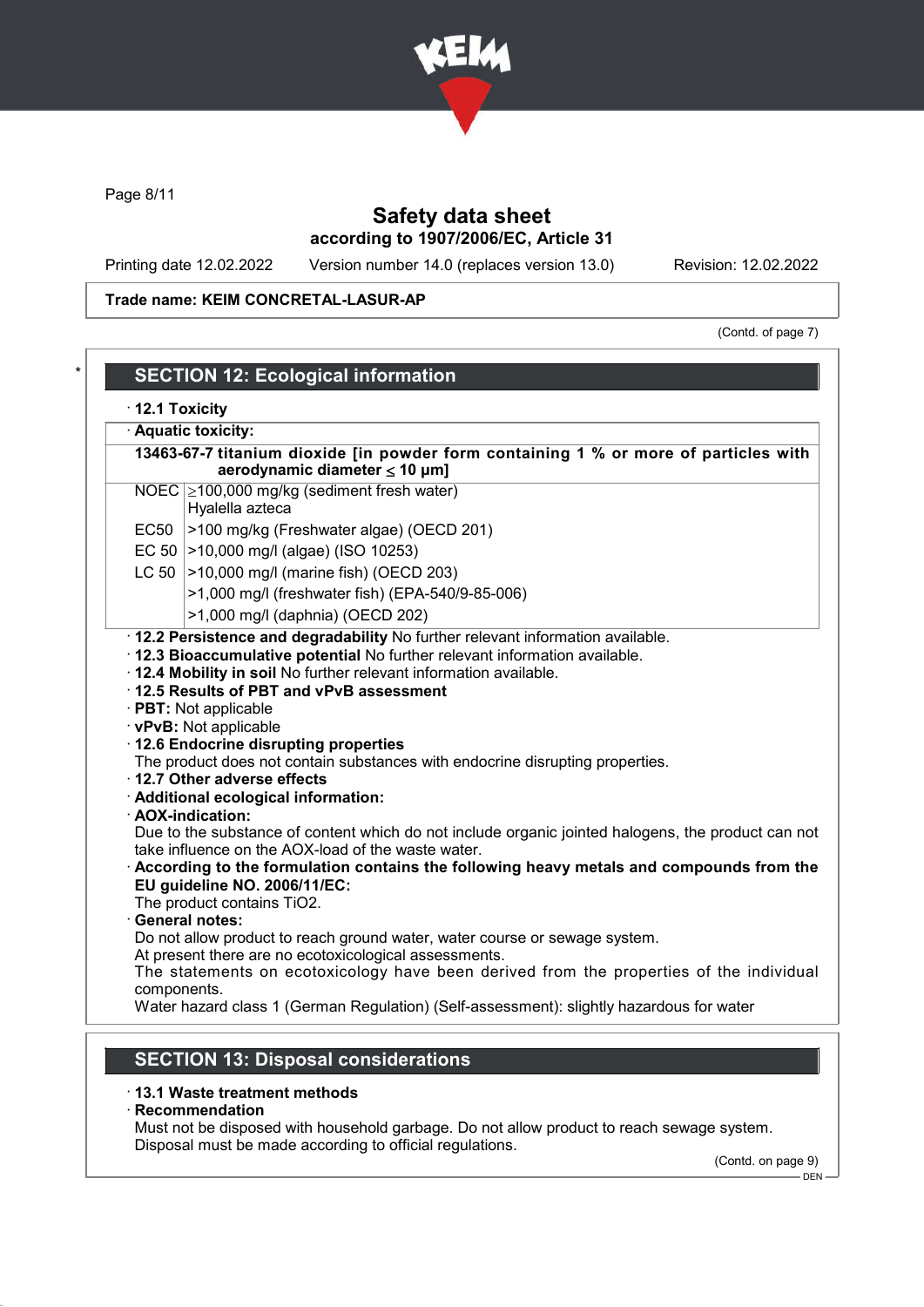

Page 9/11

## Safety data sheet according to 1907/2006/EC, Article 31

Printing date 12.02.2022 Version number 14.0 (replaces version 13.0) Revision: 12.02.2022

(Contd. of page 8)

#### Trade name: KEIM CONCRETAL-LASUR-AP

· European waste catalogue

08 01 12 waste paint and varnish other than those mentioned in 08 01 11

· Uncleaned packaging:

· Recommendation: Disposal must be made according to official regulations.

· Recommended cleansing agents: Water, if necessary with cleansing agents.

# SECTION 14: Transport information

| 14.1 UN number or ID number<br>· ADR, IMDG, IATA                                         | Void                                                          |
|------------------------------------------------------------------------------------------|---------------------------------------------------------------|
| 14.2 UN proper shipping name<br>· ADR, IMDG, IATA                                        | Void                                                          |
| 14.3 Transport hazard class(es)                                                          |                                                               |
| · ADR, IMDG, IATA<br>· Class                                                             | Void                                                          |
| ⋅ 14.4 Packing group<br>· ADR, IMDG, IATA                                                | Void                                                          |
| 14.5 Environmental hazards:<br>$\cdot$ Marine pollutant:                                 | No                                                            |
| 14.6 Special precautions for user                                                        | Not applicable                                                |
| 14.7 Maritime transport in bulk according to<br><b>IMO instruments</b><br>Not applicable |                                                               |
| · Transport/Additional information:                                                      | No dangerous good in sense of these transport<br>regulations. |
| · UN "Model Regulation":                                                                 | Void                                                          |
|                                                                                          |                                                               |

### **SECTION 15: Regulatory information**

· 15.1 Safety, health and environmental regulations/legislation specific for the substance or mixture

· Labelling according to Regulation (EC) No 1272/2008

For information on labelling please refer to section 2 of this document.

· Directive 2012/18/EU

· Named dangerous substances - ANNEX I None of the ingredients is listed.

· LIST OF SUBSTANCES SUBJECT TO AUTHORISATION (ANNEX XIV)

None of the ingredients is listed.

(Contd. on page 10)

DEN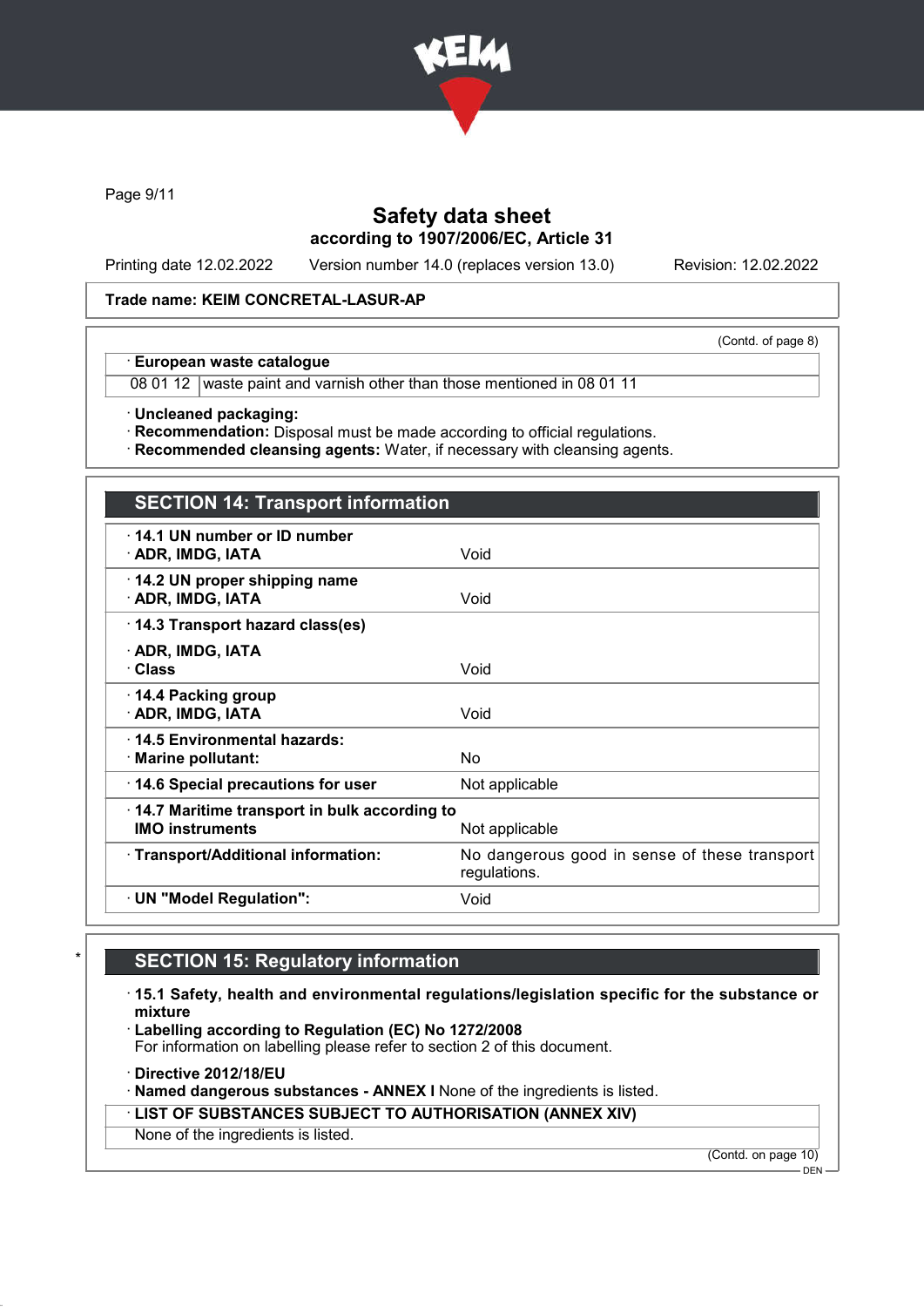

Page 10/11

## Safety data sheet according to 1907/2006/EC, Article 31

Printing date 12.02.2022 Version number 14.0 (replaces version 13.0) Revision: 12.02.2022

#### Trade name: KEIM CONCRETAL-LASUR-AP

(Contd. of page 9)

DIRECTIVE 2011/65/EU on the restriction of the use of certain hazardous substances in electrical and electronic equipment – Annex II

None of the ingredients is listed. **REGULATION (EU) 2019/1148** 

Annex I - RESTRICTED EXPLOSIVES PRECURSORS (Upper limit value for the purpose of licensing under Article 5(3))

None of the ingredients is listed.

Annex II - REPORTABLE EXPLOSIVES PRECURSORS

None of the ingredients is listed.

Regulation (EC) No 273/2004 on drug precursors

None of the ingredients is listed.

Regulation (EC) No 111/2005 laying down rules for the monitoring of trade between the Community and third countries in drug precursors

None of the ingredients is listed.

### · National regulations:

· Waterhazard class: Water hazard class 1 (Self-assessment): slightly hazardous for water.

· Other regulations, limitations and prohibitive regulations

- · Substances of very high concern (SVHC) according to REACH, Article 57 Not applicable
- · Product-Code/Giscode: BSW40
- · 15.2 Chemical safety assessment: A Chemical Safety Assessment has not been carried out.

### SECTION 16: Other information

This information is based on our present knowledge. However, this shall not constitute a guarantee for any specific product features and shall not establish a legally valid contractual relationship.

#### **Relevant phrases**

H315 Causes skin irritation.

H319 Causes serious eye irritation.

H335 May cause respiratory irritation.

H351 Suspected of causing cancer.

· Department issuing SDS: KEIMFARBEN Germany, Product safety department

· Version number of previous version: 13.0

#### Abbreviations and acronyms:

ADR: Accord relatif au transport international des marchandises dangereuses par route (European Agreement Concerning the International Carriage of Dangerous Goods by Road) IMDG: International Maritime Code for Dangerous Goods IATA: International Air Transport Association GHS: Globally Harmonised System of Classification and Labelling of Chemicals EINECS: European Inventory of Existing Commercial Chemical Substances ELINCS: European List of Notified Chemical Substances

CAS: Chemical Abstracts Service (division of the American Chemical Society)

TRGS: Technische Regeln für Gefahrstoffe (Technical Rules for Dangerous Substances, BAuA, Germany)

LC50: Lethal concentration, 50 percent LD50: Lethal dose, 50 percent

PBT: Persistent, Bioaccumulative and Toxic

(Contd. on page 11)